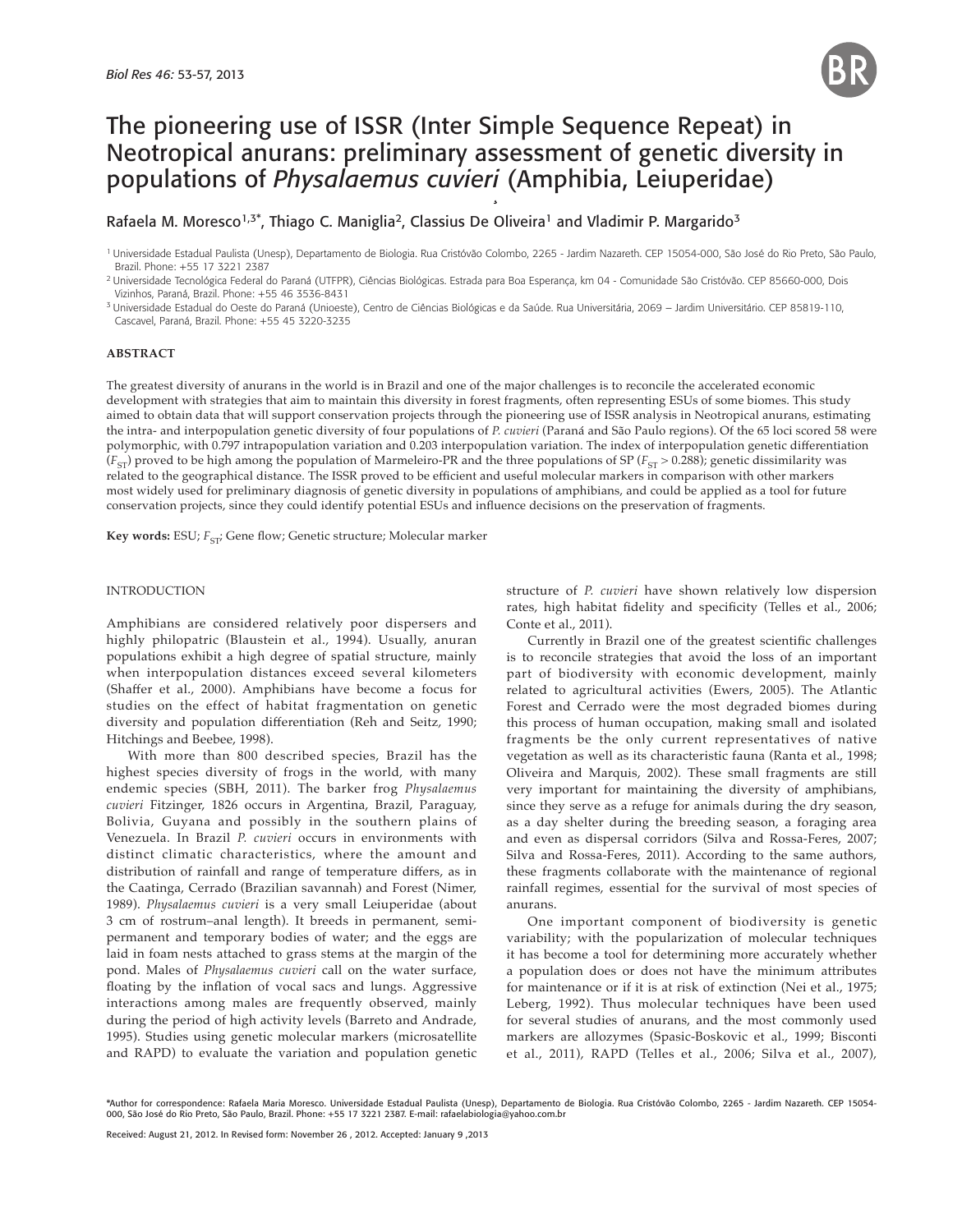mitochondrial DNA (Vences et al., 2005; Funk et al., 2007) and microsatellites (Martínez-Solano and García-París, 2005; Conte et al., 2011).

ISSR (*Inter Simple Sequence Repeat*) analysis has recently been used, since it produces excellent results and also has very low cost compared to other techniques. In ISSR, fragments are amplified via PCR, obtaining dominant markers and using only one primer (anchored microsatellite sequences) composed of three or four repeating units of a microsatellite (often 18-20 base pairs) that may or may not have one to four degenerate nucleotides anchored in the 3 'or 5' ends (Zietkiewicz et al., 1994). The amplified genomic segment is the one that lies between two blocks of microsatellite. Thus a previous knowledge of the region to be amplified is not necessary, nor a time-consuming and expensive step of genomic library construction (or cloning and sequencing) as with microsatellite markers. The greater reproducibility is an advantage that makes the ISSR more promising than RAPD, due to the use of longer primers which allows the use of high annealing temperature (45-60 °C) leading to higher stringency (Reddy et al., 2002), and increasing the repeatability of experiments (for review, see Semagn et al., 2006).

The extinction of genetically unique populations has largely taken place since 1900 as a result of habitat destruction, pollution and overexploitation. The main agents that cause a species to lose genetic variability are the isolation of populations and the reduction of the population effective size. These reductions may result in a decline in fitness and eventual extinction (Carvalho and Hauser, 1998). The present study provides preliminary data of the pioneering use of the ISSR technique in Neotropical anurans to estimate the intra- and interpopulation genetic diversity in populations of *P. cuvieri*, and verify the effectiveness of this technique to generate data that may support proposals for the conservation of threatened forest fragments.



**Figure 1:** Map of sampling sites of *P. cuvieri* populations in Brazil: Marmeleiro-PR Program Free ree and Mega 3.1. The scatter  $\binom{a}{k}$  Represented  $\binom{a}{k}$  Represented and Talhado-SP  $\binom{a}{k}$  and Talhado-SP  $\binom{$ ( $\bullet$ ), Nova Itapirema-SP ( $\leftrightarrow$ ), Eng. Schmidt-SP ( $\blacktriangle$ ) and Talhado-SP ( $\blacksquare$ ).

#### MATERIAL AND METHODS

Three populations of *P. cuvieri* from São Paulo (SP): Engenheiro Schmidt (20º51'58.45"S; 49º18'29.07"W), Nova Itapirema (21º05'60.00"S; 49º31'60.00"W), Talhado (20º40'51.01"S; 49º17'34.57"W), and a population from Paraná (PR): Marmeleiro (26º08'58.43"S; 53º01'31.77"W) were sampled (Fig. 1). Since this is a preliminary study for presenting new and useful information on the utility of ISSR marker to assess the genetic variability in Neotropical anurans, only five male individuals were collected from each population (we suggest increasing the sample size and the number of populations for inferences on the genetic structure and for conservation purposes); they were anesthetized and sacrificed in the laboratory by benzocaine saturation. Fragments of liver were removed and stored in 100% ethanol for DNA extraction, which was performed with *GenElute*™ *Mammalian Genomic DNA Miniprep Kit* (Sigma-Aldrich) following the manufacturer's instructions.

For the amplification of ISSR fragments, the following primers were previously selected and used  $(GGAC)<sub>3</sub>A$ ,  $(GGAC)_3C$ ,  $(GGAC)_3T$  and  $(GGAC)_4$ . The conditions for DNA amplification via PCR were as recommended by Fernandes-Matioli et al. (2000), with modifications. The amplification reaction mixture consisted of Tris-KCl, 2 mM MgCl<sub>2</sub>, 0.92 mM primer, 0.38 mM dNTP, 1 U/ reaction Taq DNA polymerase, DNA (10 ng) and enough water to make up a volume of 13 μL. The amplification reactions were performed in Eppendorf Mastercycler Gradient thermocycler scheduled for 4 cycles of 45s at 94 °C, 1 min at 51 °C and 1 min at 72 °C, followed by 29 cycles of 45s at 94 °C, 1 min at 48 °C and 1 min at 72 °C. After the last cycle of amplification, the reaction mixture was cooled and maintained at 4 °C. Negative controls without DNA were included in each set of amplifications. After amplification,

> samples consisting of 7 μL of PCR reaction mixture were subjected to electrophoresis on 1.4% agarose gels and stained with ethidium bromide (0.2 μg/mL). Electrophoresis was performed in TBE buffer (Tris-borate), 5 V.cm- $\frac{1}{1}$ , for 4 hours; the amplified fragments were visualized under ultraviolet light and the gel was photographed for analysis. The size of the fragments was estimated by comparison with 100 bp ladder marker (Invitrogen ™). The fragments of ISSR were treated as dominant markers and judged as binary characters: present (1) or absent (0), so a binary matrix was produced and from it were estimated the indices of genetic diversity within and among populations. The accuracy of band assignment was studied by repeating in a minimum of five replicates; the bands were bright enough that presence/absence scoring was not confounded by simple intensity differences and the bands were distinct enough in size from the surrounding bands.

The pairwise genetic distance matrix between individuals was obtained by the Jaccard similarity index, and used to construct the Neighbor-Joining dendrogram with the program FreeTree and Mega 3.1. The scatter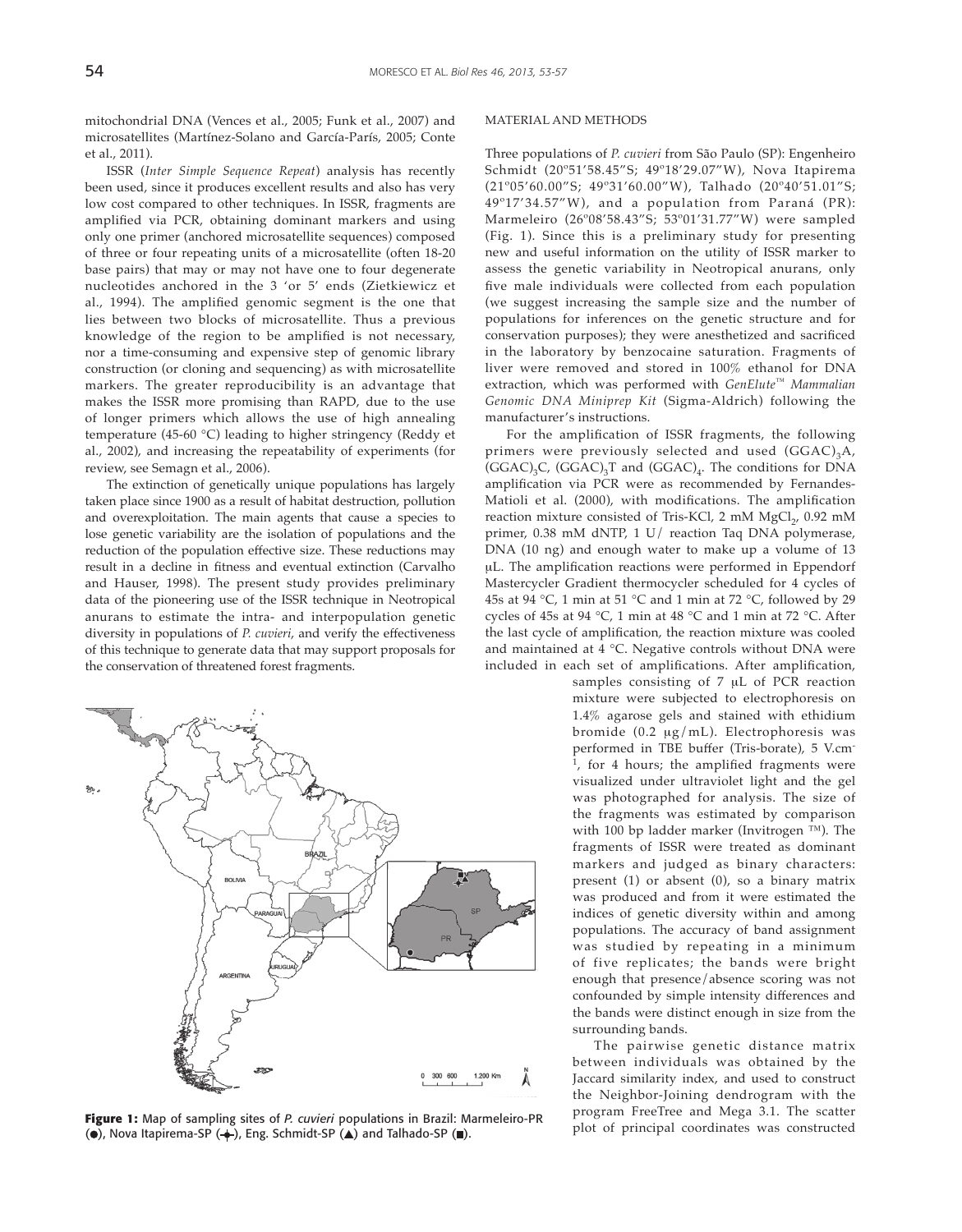using the programs DistPCoA and Statistica 7.1. Genetic differentiation was examined by applying the Mantel test, with 10,000 permutations for the Jaccard similarity matrix using the Mantel-Struct 1.0 program. The analysis of molecular variance, expected heterozygosity and the value of genetic differentiation  $(F_{ST})$  were obtained using the program Arlequin 3.5.1.2. The linear regression between  $F_{ST}$  and geographic distance was carried out using Statistica 7.1 using the data in Table 1.

#### RESULTS

Of the 65 loci scored 58 were polymorphic, with 0.797 intrapopulation variation and 0.203 interpopulation variation. The polymorphic *vs.* total number of loci per each primer was:  $15/17$  for the (GGAC)<sub>3</sub>A primer;  $15/17$  for the (GGAC)<sub>3</sub>C primer,  $14/16$  for the (GGAC)<sub>3</sub>T primer and  $14/15$  for the  $(GGAC)<sub>4</sub>$  primer. Primer  $(GGAC)<sub>3</sub>A$  produced a fragment of 250 bp uniquely from the population of Marmeleiro-PR and another fragment of 210 bp uniquely from populations of SP. The amplified fragments ranged from 200 to about 1,500 bp (Fig. 2A).

The dendrogram analysis identified two main groups whose compositions show that there is a clear relationship between genetic distance and geographical distance, and the population of Marmeleiro-PR proved to be differentiated from the other populations analyzed (Fig. 2B). The scatter plot of principal coordinates built with the two major eigenvectors

(0.245 and 0.122 of variation, respectively), also obtained with the Jaccard similarity index, corroborates the dendrogram, since it shows that the population of Marmeleiro-PR is separated from the SP populations (Fig. 2C).

Genetic differentiation among populations of *P. cuvieri* quantified by the Mantel test showed no significant correlation only between the populations of Eng. Schmidt-SP and Talhado- SP (the smallest geographic distance), showing that these populations are not genetically differentiated ( $p = 0.473$ ,  $r = -0.011$ and  $Z_{10,000}$  < Z). Values of genetic dissimilarity, which is the genetic variability within and among populations, were also obtained through this test (Table 1). The intrapopulational genetic dissimilarity was almost the same for all populations, being 0.469 in the population of Marmeleiro-PR; 0.449 in Nova Itapirema-SP; 0.454 in Eng. Schmidt-SP and 0.446 in Talhado-SP. The expected heterozygosity was almost the same for all populations;  $0.513 \pm$ 0.101 in Marmeleiro-PR;  $0.488 \pm 0.101$  in Nova Itapirema-SP;  $0.457 \pm 0.091$  in Eng. Schmidt-SP and  $0.506 \pm 0.101$  in Talhado-SP. The index of interpopulation genetic differentiation  $(F_{ST})$  was high between populations of the two different regions PR/SP ( $F_{ST} \ge 0.25$ ), moderate among the population of Nova Itapirema and the other two SP populations (0.25>  $F_{ST} \ge 0.05$ ), and not different among the populations of Schmidt and Talhado ( $F_{ST}$  < 0.05). These results corroborate the genetic difference among Marmeleiro-PR population and SP populations, and indicate that genetic dissimilarity is related to geographical distance, as the correlation between  $F_{ST}$  and geographic distance ( $p = 0.002$ ,  $r = 0.966$ ) (Table 1, Fig 3).

#### DISCUSSION

Although the studied populations of *P. cuvieri* are present in small preserved fragments of Atlantic Forest and Cerrado, the genetic variability present is high (around 0.45), and 0.797 of all variation is intrapopulation. A similar result was found by Telles et al. (2006) in a study with RAPD marker in 214 individuals from 18 populations of *P. cuvieri*, where most of the genetic variation was found among individuals of the same fragment (0.898). When the authors analyzed only the 6 local populations with more than 12 individuals (12 to 23 individuals), the result obtained was qualitatively similar, and indicated that unbalanced sample sizes and the relatively small sample size in some populations did not qualitatively affect the evaluation of overall population genetic structure (using AMOVA and Bayesian estimate of *θ*B). In relation to the expected heterozygosity  $(H_e)$ , our study showed high values ranging from 0.46 to 0.51. Similar results were obtained by Conte et al. (2011) using microsatellite markers in 85 individuals from 5 populations (14 to 21 individuals/ populations), with high observed heterozygosities  $(H_0)$  ranging from 0.31 to 0.59 (and  $H<sub>e</sub>$  ranging from 0.30 to 0.58). As already shown in other studies, forest fragments can contribute to the maintenance of species diversity of frogs (Silva and Rossa-



**Figure 2:** Analysis of P. cuvieri populations using ISSR markers: (A) *agarose gel electrophoresis* of PCR products obtained from the amplification of DNA samples using the primer (GGAC)3T; (B) Neighbor-joining dendrogram based on Jaccard similarity index with 10,000 bootstrap resamplings. (C) Scatter plot of main coordinates based on Jaccard similarity index. (L) 100 bp ladder, (.) Marmeleiro-PR,  $(\clubsuit)$  Nova Itapirema-SP,  $(\triangle)$  Eng. Schmidt-SP and  $(\blacksquare)$  Talhado-SP.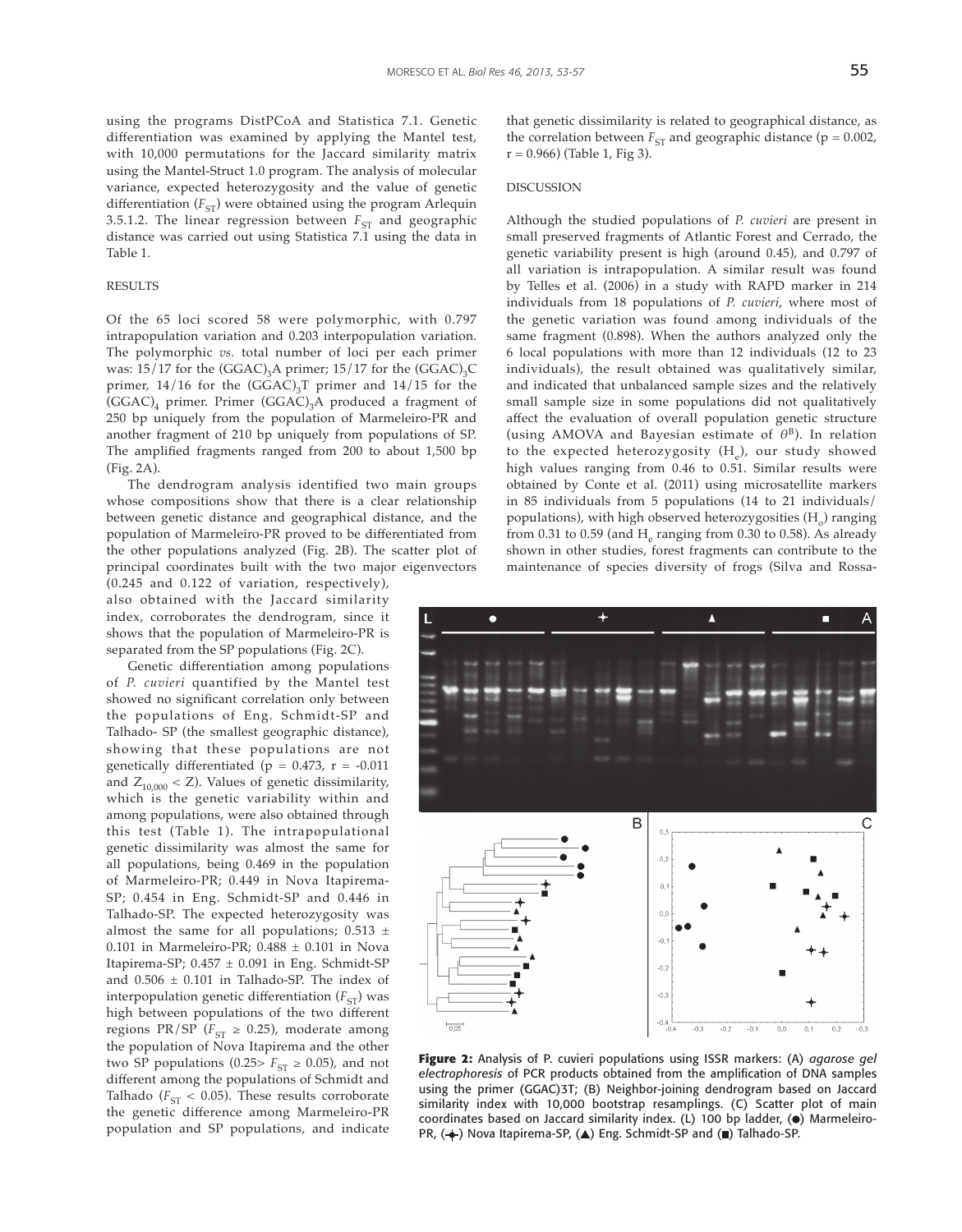| Pairwise comparisons                | <b>Distance</b><br>(Km) | $F_{ST}$ | p     | $\mathbf{r}$ | Z      | $Z_{10\,000}$ | Genetic<br>dissimilarity |
|-------------------------------------|-------------------------|----------|-------|--------------|--------|---------------|--------------------------|
| Marmeleiro-PR x Nova Itapirema-SP   | 663.88                  | 0.359    | 0.007 | 0.861        | 15.849 | 13.900        | 0.634                    |
| Marmeleiro-PR x Eng. Schmidt-SP     | 699.08                  | 0.292    | 0.009 | 0.759        | 14.854 | 13.383        | 0.594                    |
| Marmeleiro-PR x Talhado-SP          | 717.33                  | 0.288    | 0.007 | 0.687        | 14.679 | 13.228        | 0.587                    |
| Nova Itapirema-SP x Eng. Schmidt-SP | 35.40                   | 0.072    | 0.114 | 0.185        | 11.871 | 11.611        | 0.475                    |
| Nova Itapirema-SP x Talhado-SP      | 53.42                   | 0.058    | 0.183 | 0.145        | 11.668 | 11.446        | 0.467                    |
| Eng. Schmidt-SP x Talhado-SP        | 21.06                   | $-0.005$ | 0.473 | $-0.011$     | 11.208 | 11.220        | 0.448                    |

**TABLE 1** Pairwise comparisons of *Physalaemus cuvieri* populations.

Approximate distance (km), interpopulation genetic differentiation index ( $F_{\text{cr}}$ ), significance level (p), correlation of two matrices (r), robustness of the relation original data (Z) and after 10,000 permutations ( $Z_{10\,000}$ ), genetic dissimilarity using Jaccard Coefficient.



**Figure 3:** Linear regression between FST and geographic distance among P. cuvieri populations.

Feres, 2007; Silva and Rossa-Feres, 2011), and the present study supports that the genetic diversity can also be maintained, and thus the populations would be potentially more protected from the extinction factor due to environmental changes.

Gene flow is geographically restricted to nearby populations, indicated by  $F_{ST}$  that increases in direct proportion to the distance. In our study, this correlation was observed, where the highest  $F_{ST}$  occurred between populations of the two different regions PR/SP (distance  $\geq$  663.8 Km; Table I, Fig. 3). Similar results were obtained in *P. cuvieri* by Conte et al. (2011) using microsatellite markers, with high  $G_{ST}$ values ( $G_{ST} \geq 0.20$ ) observed between populations isolated by long distances (ranging from 381 Km to 2936 Km). Telles et al. (2006), in RAPD studies with *P. cuvieri* at a much smaller spatial scale, indicate that genetic similarity among local populations tends to be slightly larger than expected by chance alone. Lampert et al. (2003), working with populations of *Physalaemus pustulosus* separated by 260 meters on average, that is, a very small range of spatial distance, showed strong positive correlation between genetic and geographic distances. Although genetic diversity can be produced by mutation, genetic drift and selection, the differentiation between populations tends to increase with the absence of gene flow, and these data can contribute to the identification of evolutionarily significant units (ESUs) (Varvio et al., 1986). The preservation of ESUs maximizes the potential for future evolutionary success of species or population groups of species (Hey et al., 2003). The use of ESUs as targets for conservation actions is increasing, so it is very important that preliminary studies identify quickly, accurately and correctly an ESU. In the present study it was possible to determine by the ISSR marker that the level of interpopulation genetic differentiation is high among the population of Marmeleiro-PR and other SP populations ( $F_{ST}$  > 0.288), suggesting that this population has a genetic composition quite different from the others.

The frequent occupation of many areas of agriculture and livestock has reduced many characteristic biomes of Brazil to small fragments, surrounded by a landscape highly modified and degraded with an edge effect greatly increased, which is reflected in changes of abiotic factors resulting from the abrupt transition between two adjacent ecosystems that affect population dynamics (Murcia, 1995; Rambaldi and Oliveira, 2003). Decreases in the potential for dispersal of species, the number of species and population size can also be observed, resulting in reduced genetic variability (Fahrig, 2003). According to Ohmer and Bishop (2011), studies from the last two decades indicate climate change and habitat loss as the factors most related to the worldwide decline of amphibians. Nevertheless, the small fragments are often the last remnants of a biota and play an important role in the preservation of these species (Silva et al., 2011).

As recommended by Fraser and Bernatchez (2001) and Aleixo (2009), the degree of vulnerability of an ESU should be assessed at the planning stage of conservation, to prevent a species listed as threatened from losing one of its ESUs before conservation action. The ISSR proved to be an efficient and useful molecular marker for the preliminary diagnosis of genetic diversity in populations of amphibians; it has a low cost, high repeatability and produces quick results, since it does not require prior knowledge of sequence to be amplified. Moreover, for the preliminary diagnosis of genetic diversity, the limited sample size should be compensated by a higher number of loci per sample. Thus it can be used as a tool for future conservation projects, helping in making decisions about the preservation of fragments, and identification of ESUs before they are threatened.